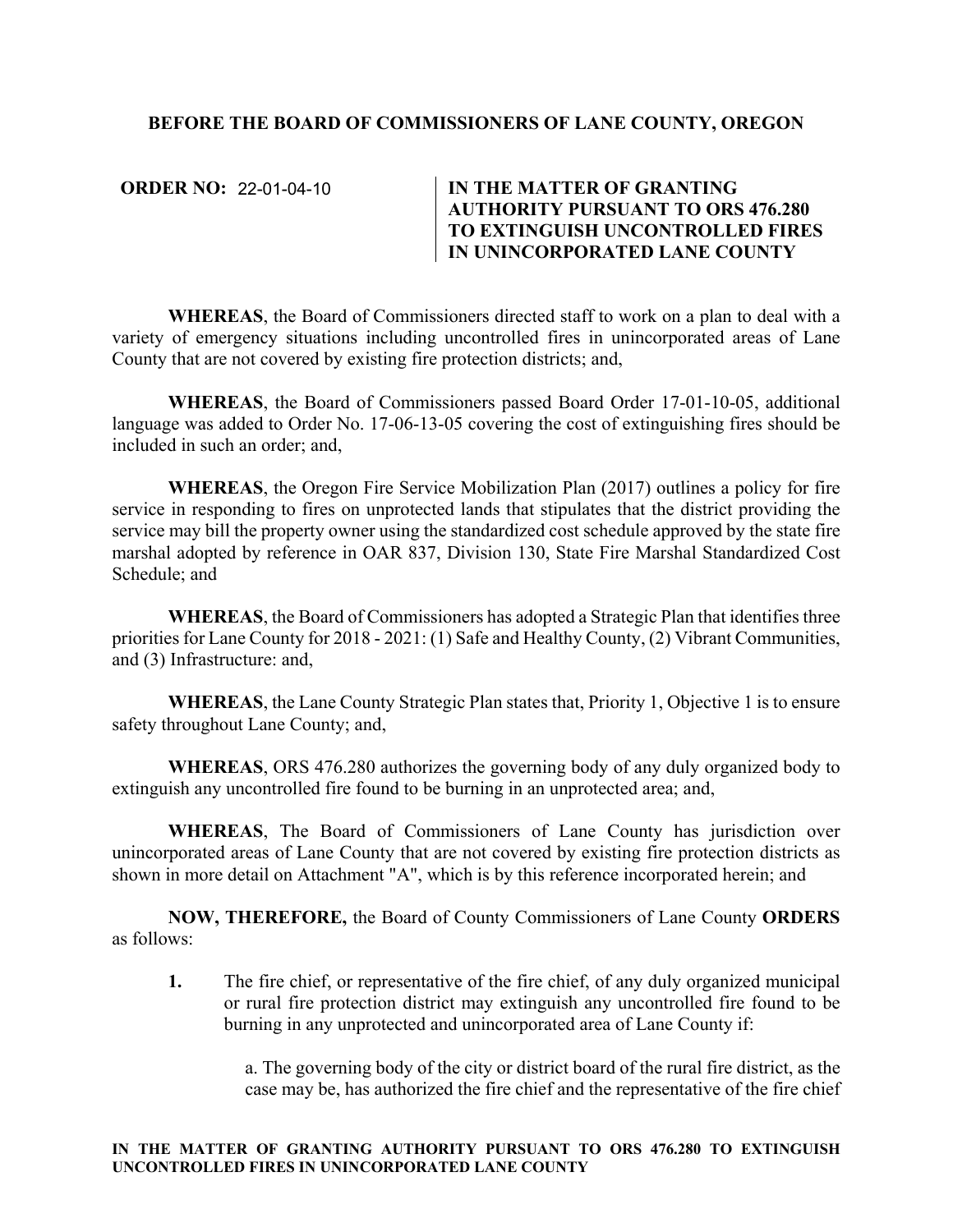to extinguish uncontrolled fires that are found to be burning in unprotected and unincorporated Lane County situation outside the boundaries of the city or district are causing or may cause undue jeopardy to life or property; and

- b. The fire chief or the representative of the fire chief believes that such fire is causing or may cause undue jeopardy to life or property.
- **2.** This Order shall be reviewed annually by the Board or, reviewed sooner by the Board if substantive changes need to be made. Failure to review this Order does not affect its continuing validity.

**ADOPTED** this 4th day of January, 2022.

 $\overline{a}$ 

Chair Lane County Board of Commissioners